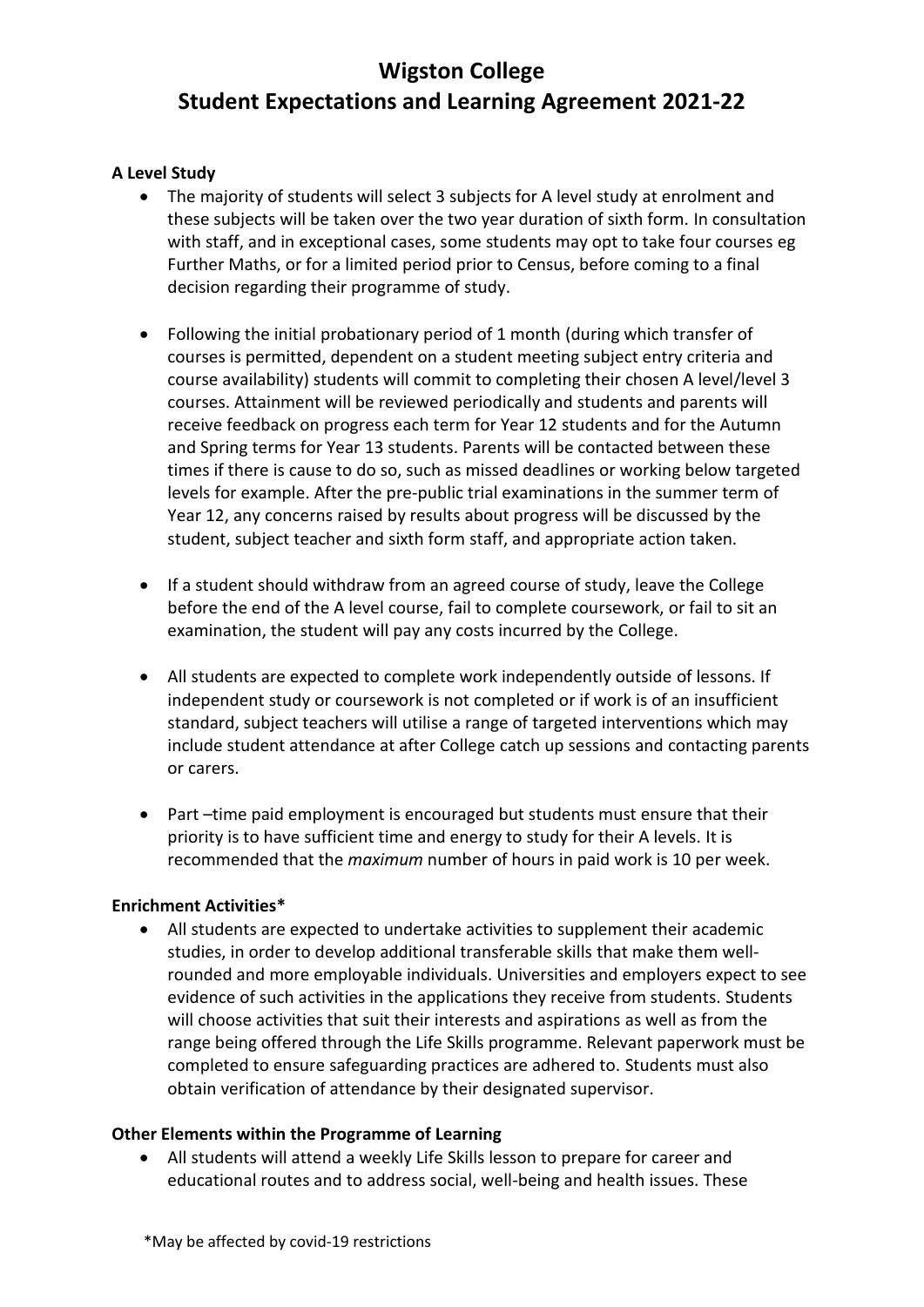sessions will also cover your Mentoring programme as well as the previously mentioned Enrichment programme.

- Where appropriate, some students will also opt to take the Extended Project Qualification (EPQ) as an additional accredited qualification alongside A levels/level 3 courses. This is usually over a one year period, and for most students will be in Year 12.
- All students in Year 12 are required to undertake a one week work experience placement. Students are expected to approach employers directly with support from the College.\*
- All students will meet with a designated Tutor on a regular pre-determined basis who will provide individual support to both their academic progress and their applications to university, apprenticeships or employment. All students will also attend a weekly Sixth Form Briefing from staff to receive useful information and presentations.

### **Independent Study**

- Students are expected to make full and effective use of independent study periods during the College day, selecting the most suitable study venue to support their learning style. They should adhere to the expectations for student behaviour in their chosen study venue regarding appropriate use of IT, volume of noise allowed and respect for staff and fellow students. Failure to adhere to these expectations may result in the session being repeated during non-contact time. For timetabled Private Study in The Hub, students must follow the established procedures for signing in as this will impact their lesson attendance figure.
- If a student is not meeting their target grade in a subject, is failing to complete work or meet deadlines, or failing to attend timetabled Private Study, they may be required to undertake additional supervised study periods. In addition, parents or carers will also be contacted by the relevant staff member.

## **Study from Home**

• Students may study from home at agreed times as long as there is no requirement for them to be on site. If, at any time in the year, a mandatory activity is scheduled for students, they must attend regardless as to whether they usually study from home at that time. All students have permission to study from home following the completion of their final timetabled lesson for that day. Permission for home study is dependent upon good attitude to learning, attendance and punctuality. These flexible times will be revoked if a student does not maintain a good attitude to learning, attendance or punctuality. This will be reviewed each half term or as the need arises.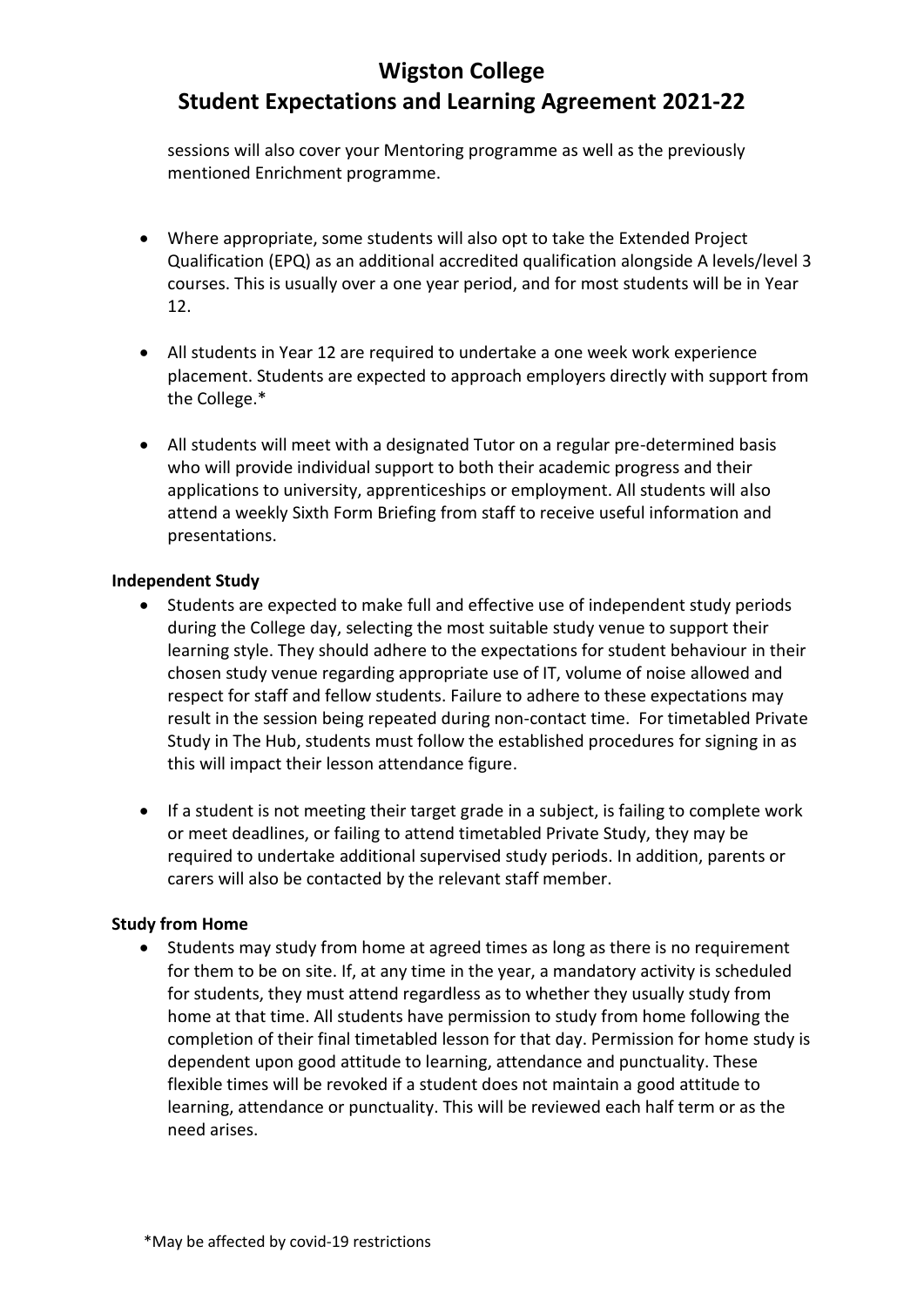## **Safeguarding**

- All students must follow procedures regarding signing in and out of the College site**.**  When on site everyone must wear the College lanyard and ID card. Appropriate paperwork must be completed to authorise any off-site activity or agreed studyrelease.
- Any student who drives to College and wants to park on site must register their vehicle at Main Reception. If a student is deemed to drive in an unsafe way on campus, they will be required to park off-site.

## **Behaviour**

• Sixth Form students are expected to display excellent standards of behaviour at all times, respecting all staff, fellow students, the College environment and facilities. If a student should fall below the expected standards, they will be required to undertake appropriate sanctions, as set out in the College Behaviour Policy, parents and carers will be informed and if damage is incurred then a financial reimbursement is required.

### **Attendance**

- We expect students to aim for the best level of attendance they can possibly manage in order to maximise their chances of academic success. Attendance below 96% is a cause for concern and the College will follow procedures set out in the College Attendance Policy. If a student cannot avoid absence, their parent or carer should inform the school of the reason for absence at the start of every College day that the student does not attend. Medical evidence is required if a student is absent for a period of more than 5 days or if they have frequent short absences. Parents or carers must authorise any medical appointment taking place during the College day.
- The Sixth Form team will meet with students and their parents or carers if the College is concerned about regular, on-going absence and the impact on study.
- Students are expected to attend all lessons. If attendance in an A level subject falls below 85% (unless due to authorised medical appointments/illness), a review meeting will take place with parents regarding the viability of continued study at Wigston College and payment for examination entries.

### **Punctuality**

• Students must arrive on time to College in the morning and to each lesson throughout the day. Students who are frequently late will be expected to adhere to an individual plan to rectify this issue, as directed by sixth form staff and in accordance with the College Punctuality Policy.